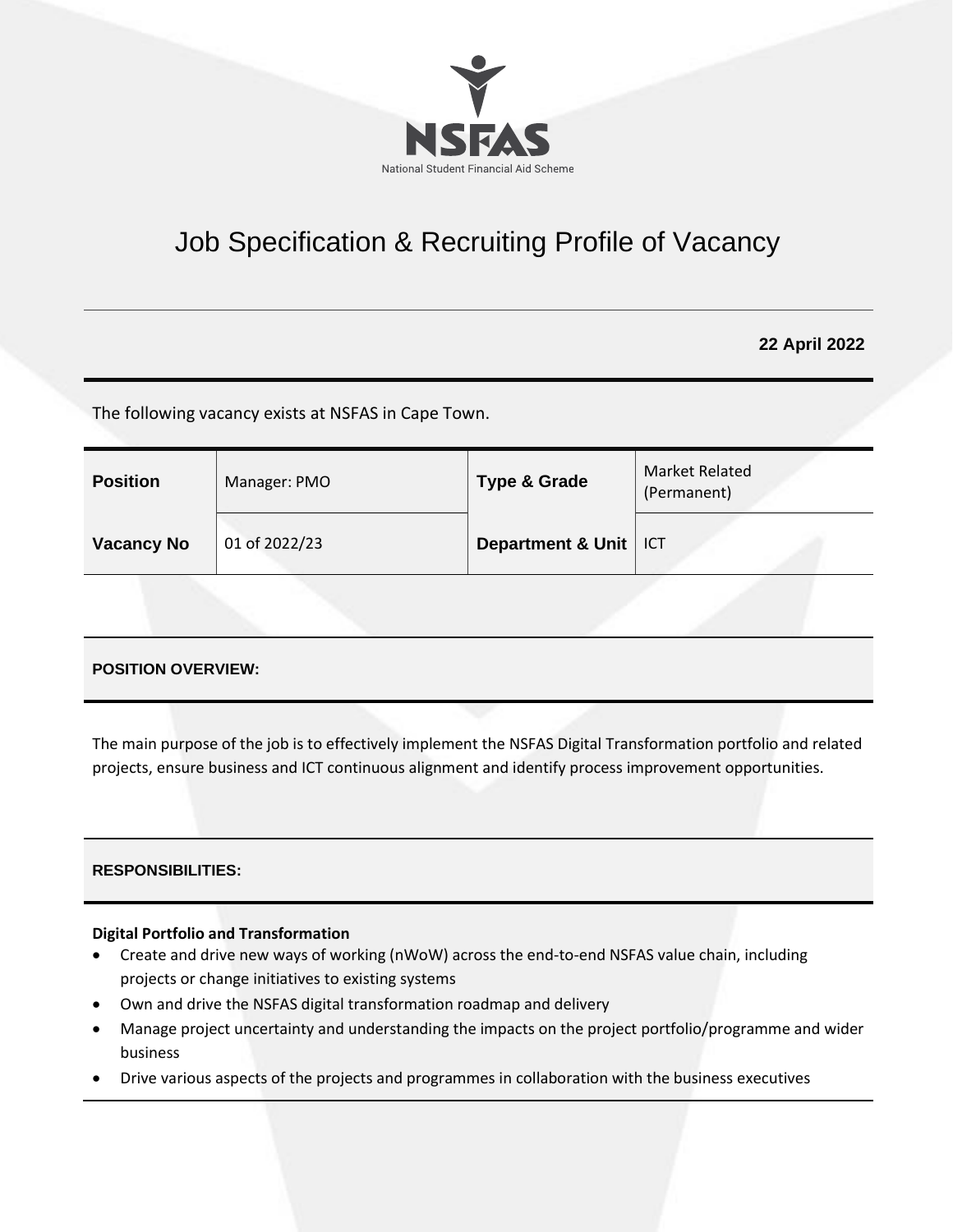

- Maintain close working relationships with the project sponsor, the business areas, and the finance managers, to always understand the financials on all projects within the portfolio/programme
- Drive the creation and implementation of common project methodology, including support for agile organizational design
- Agile project portfolio management including release delivery
- Integration and alignment of agile frameworks and methodologies to accelerate Agile Adoption
- Work closely with business stakeholders on what is required, applying best practice and "new" thinking to the transformation process
- Apply modelling techniques to anticipate the impact of future deployments on current process architecture. The outcomes of the analysis and modelling processes are compiled into process transformation plans, which will serve to inform future digital plans and budgets.
- Coordinate a rigorous process for transfer to business-as-usual operations on completion of a project

## **Business Impact**

- Provide input into strategic initiatives and projects around business optimizations and value creation
- Define priority opportunities with high level of organizational impact within manageable levels of investment that generates an optimal return on investment
- Drive continuous improvement of quantitative and qualitative factors that will improve costs, quality and service
- Identify and develop the supporting business case underpinning strategic opportunities
- Manage different stakeholder expectations
- Provide information and analysis to support key strategic decisions and long-term planning implementation

## **Continuous Improvement**

- Re-engineer, optimize, simplify, and rationalize current legacy processes to improve existing execution services
- Direct and manage the resolution of highly complex challenges within the NSFAS eco-system
- Investigate and evaluate process improvement and digitization projects to ensure alignment with the overall NSFAS Digital strategy and business architecture
- Ensure governance frameworks for business process and quality are adhered to
- Interface with Process & Service Design counterparts
- Ensure operational gaps are recognized and appropriate corrective actions are identified and progressed on a timely basis
- Change requirement diagnosis, stakeholder management, plan, and change facilitation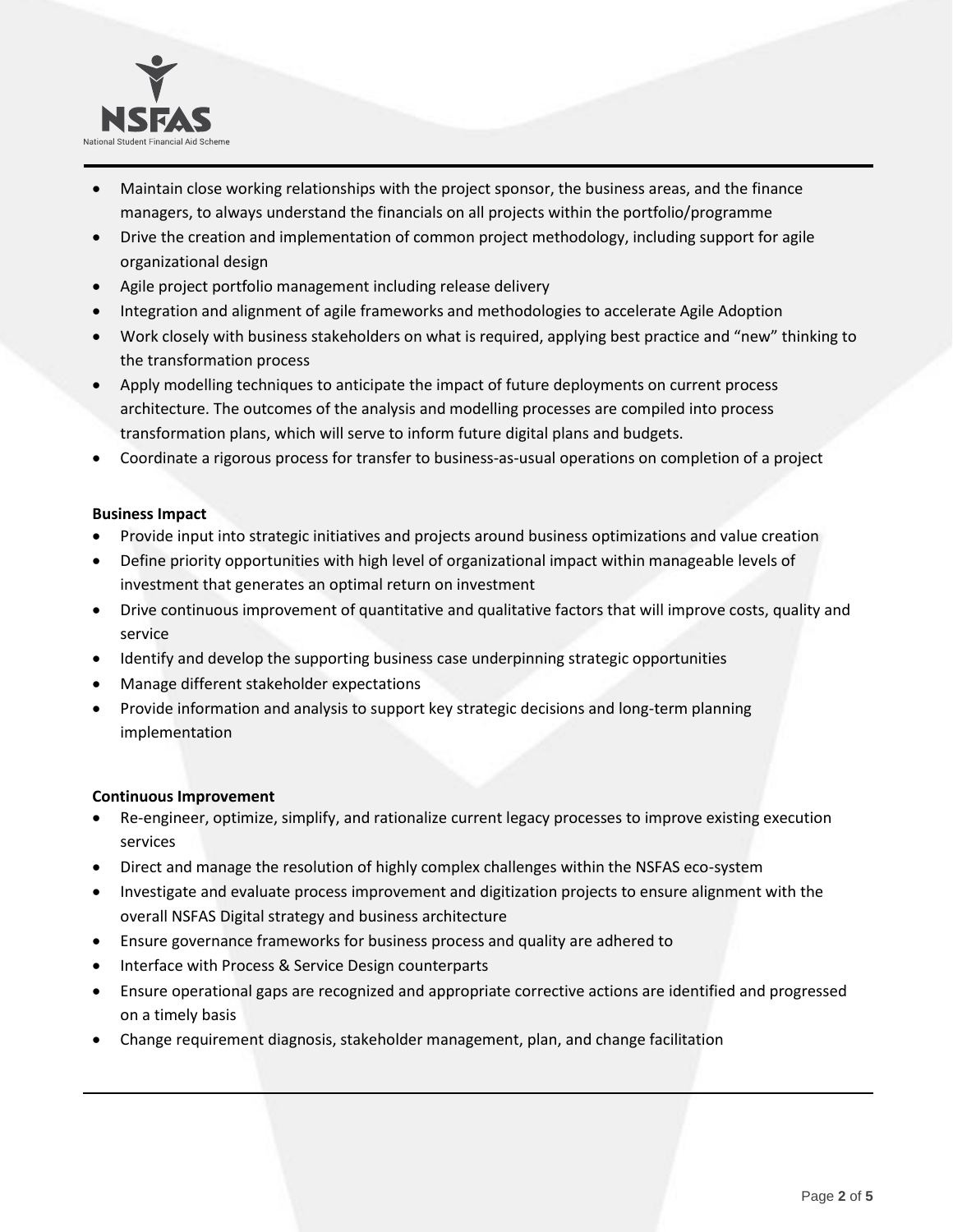

## **Lead High Performance Team**

- Accountable and responsible for financial management of line budgets across delivery
- Responsible for allocation of project and analysis resources across work (fulfilling demand)
- Responsible for the training and upskilling of the resources within the function to ensure understanding and knowledge of all relevant standards, methodologies, and practices
- Track team productivity and product delivery by applying lean estimation techniques, emphasizing the delivery of working software

### **DESIRED SKILLS AND EXPERIENCE**

#### **Minimum requirements:**

- BSc or BCom Honours qualification
- Project Management qualification
- Business Administration qualification
- A minimum of 7 years' related experience, of which at least three (3) years must have been in a management role

#### **Preferred:**

- MSc, MCom or MBA qualification
- PMP certification
- Prince II certification
- AGILE project management certification
- Experience in the management of ICT Development (Agile/Prince II/PMBOK), Infrastructure projects and business operations type projects

#### **Skill and Competencies:**

- Results driven personality and character
- Self-Motivated Team Player
- Ethical consciousness and conduct
- Legal and Commercially minded
- Proactive and loyal to the organisation
- Independent, Objective, and Impartial
- Emotionally intelligent and communicates well Excellent negotiation skills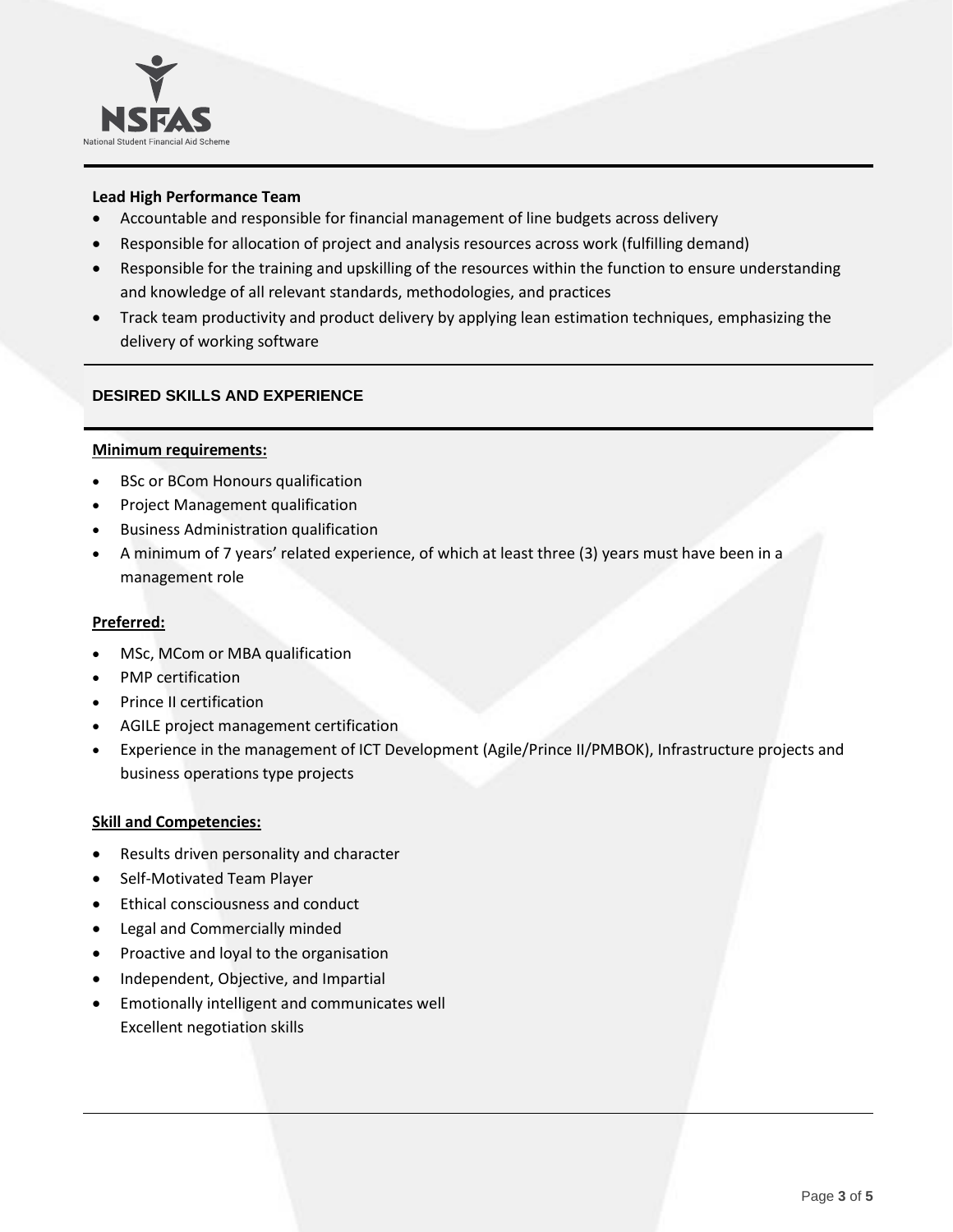

#### **Computer skills required:**

- MS Word –Intermediate
- MS Excel Intermediate
- MS Power Point Intermediate
- MS Outlook Intermediate

### **REMUNERATION & BENEFITS**

**Remuneration Package:** NSFAS offer a Competitive Remuneration Package.

Total Cost to Company per annum inclusive of all benefits and company contributions.

# **PLEASE NOTE**

## **Closing date: 06 May 2022**

Interested applicants Interested applicants must complete an **Employment Application Form** available on the NSFAS website together with a detailed Curriculum Vitae, copies of academic qualifications, and names of three contactable referees to Ms. Fayroes Sherry via emai[l jobs@nsfas.org.za.](mailto:jobs@nsfas.org.za) NSFAS does not consider late applications. Staff on Leave must ensure that they check the NSFAS portals for advertised vacancies and familiarize themselves with the respective closing dates. NSFAS only corresponds with Shortlisted Candidates. If you do not hear from NSFAS within 2 months of the closing date, please consider your application unsuccessful.

Please note the following contact details are for enquiries about **JOB CONTENT ONLY** and **NOT** for application purposes. Enquiries: Email: [fayroess@nsfas.org.za](mailto:fayroess@nsfas.org.za)

\*\* NSFAS committed to employment equity. Preference will be given to candidates who improve employment equity considerations \*\*